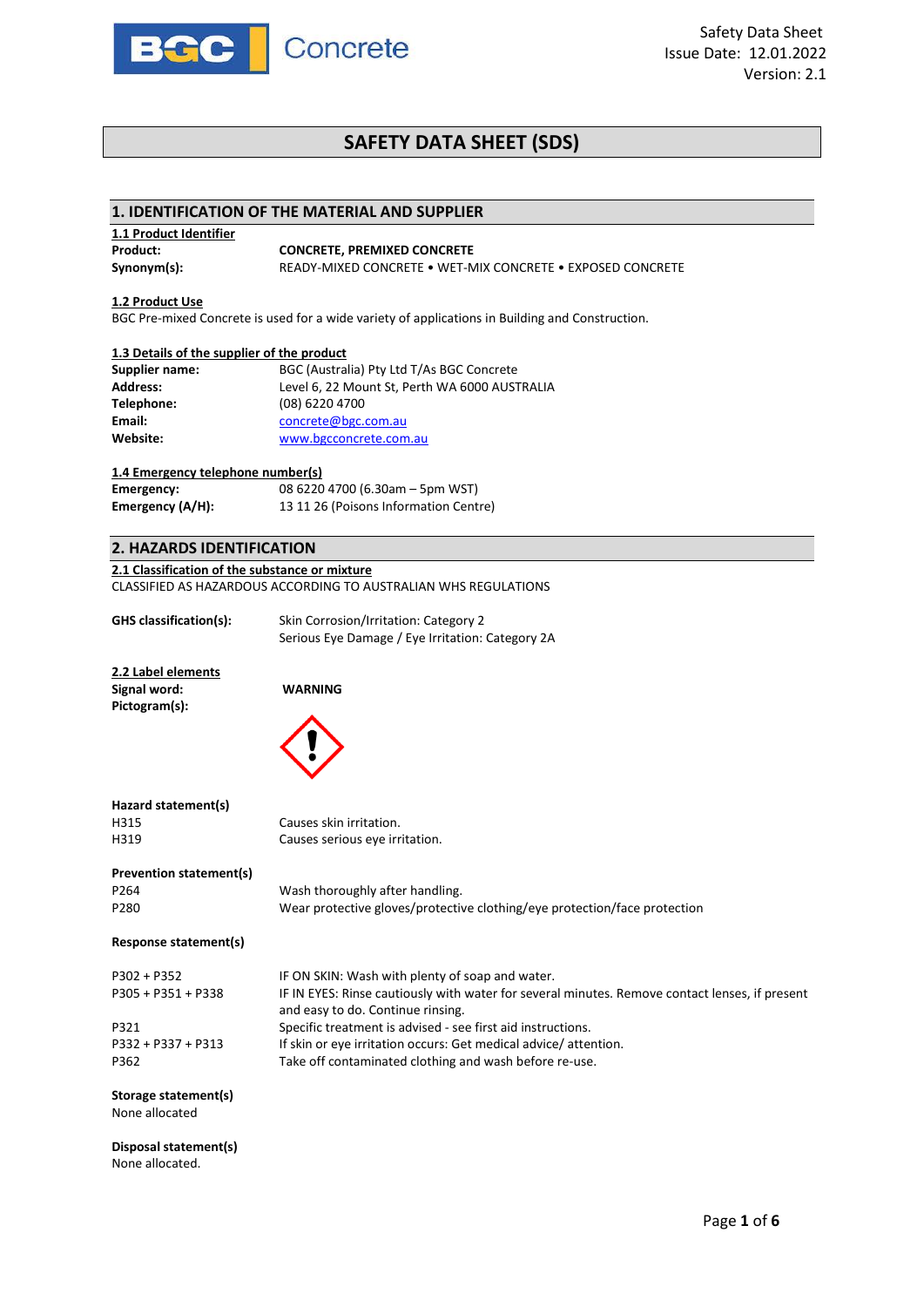

#### **2.3 Other hazards**

BGC Premixed Concrete is classified as Non-Dangerous Goods according to the Australian Code for the Transport of Dangerous Goods by Road and Rail.

Due to the product form (wet-mix), over exposure via inhalation is not anticipated with normal use. However, if dust is generated via cutting, grinding, machining, etc. dry/set product:

\* Acute over exposure by inhalation may result in respiratory irritation.

\* Chronic over exposure by inhalation to silica quartz dust may result in silicosis (lung disease). Principal symptoms of silicosis are coughing and breathlessness.

# **3. COMPOSITION/ INFORMATION ON INGREDIENTS**

| 3.1 Substances / Mixtures               |                   |                  |            |  |
|-----------------------------------------|-------------------|------------------|------------|--|
| Ingredients                             | <b>CAS Number</b> | <b>EC Number</b> | Content    |  |
| Quartz (Crystalline Silica) (i.e. sand) | 14808-60-7        | 238-878-4        | 30% to 60% |  |
| Water                                   | 7732-18-5         | 231-791-2        | >10%       |  |
| Coarse Aggregate (Gravel)               |                   |                  | 30% to 60% |  |
| Portland / Slag / Cream Cement          | -                 |                  | 10% to 30% |  |
| Admixture(s)                            | -                 | -                | < 10%      |  |

**Note**:

1. Depending upon the source material, it may contain respirable quartz (crystalline silica). Due to the product form (wet mix), over exposure via inhalation is not anticipated unless dust is generated via cutting, grinding, machining, etc. dry/set product.

2. Chromium VI is a trace impurity in Portland cement (< 20 ppm).

3. May contain trace amounts (<0.01%) of naturally occurring respirable Elongated Mineral Particulates. The levels detected are determined to be well below the threshold level for exposure by inhalation.

# **4. FIRST AID MEASURES**

#### **4.1 Description of first aid measures**

- **EYE:** If in eyes, hold eyelids apart and flush continuously with running water. Continue flushing until advised to stop by a Poisons Information Centre, a doctor, or for at least 15 minutes.
- **INHALATION:** Due to product form / nature of use, an inhalation hazard is not anticipated. However, if exposed to dry product, remove from contaminated area. Apply artificial respiration if not breathing.
- **SKIN:** If skin or hair contact occurs, remove contaminated clothing and flush skin and hair with running water. Continue flushing with water until advised to stop by a Poisons Information Centre or a doctor.
- **INGESTION:** For advice, contact a Poison Information Centre on 13 11 26 (Australia Wide) or a doctor. If swallowed, do not induce vomiting.

# **4.2 Most important symptoms and effects, both acute and delayed**

Irritating and potentially corrosive to the eyes and skin. Due to the product form (wet-mix), over exposure via inhalation is not anticipated with normal use, unless dust is generated via cutting, grinding, machining, etc. dry/set product. Chronic over exposure to silica quartz dust may result in silicosis (lung disease). Principal symptoms of silicosis are coughing and breathlessness. Some individuals may exhibit an allergic response upon exposure to this product, possibly due to the trace amounts of chromium present. Crystalline silica and hexavalent chromium compounds are classified as carcinogenic to humans (IARC Group 1).

#### **4.3 Immediate medical attention and special treatment needed**

Treat as for moderate to strong alkali and symptomatically.

# **5. FIRE FIGHTING MEASURES**

# **5.1 Extinguishing media**

Use an extinguishing agent suitable for the surrounding fire.

#### **5.2 Special hazards arising from the substance or mixture**

Non-flammable. May evolve toxic gases if strongly heated.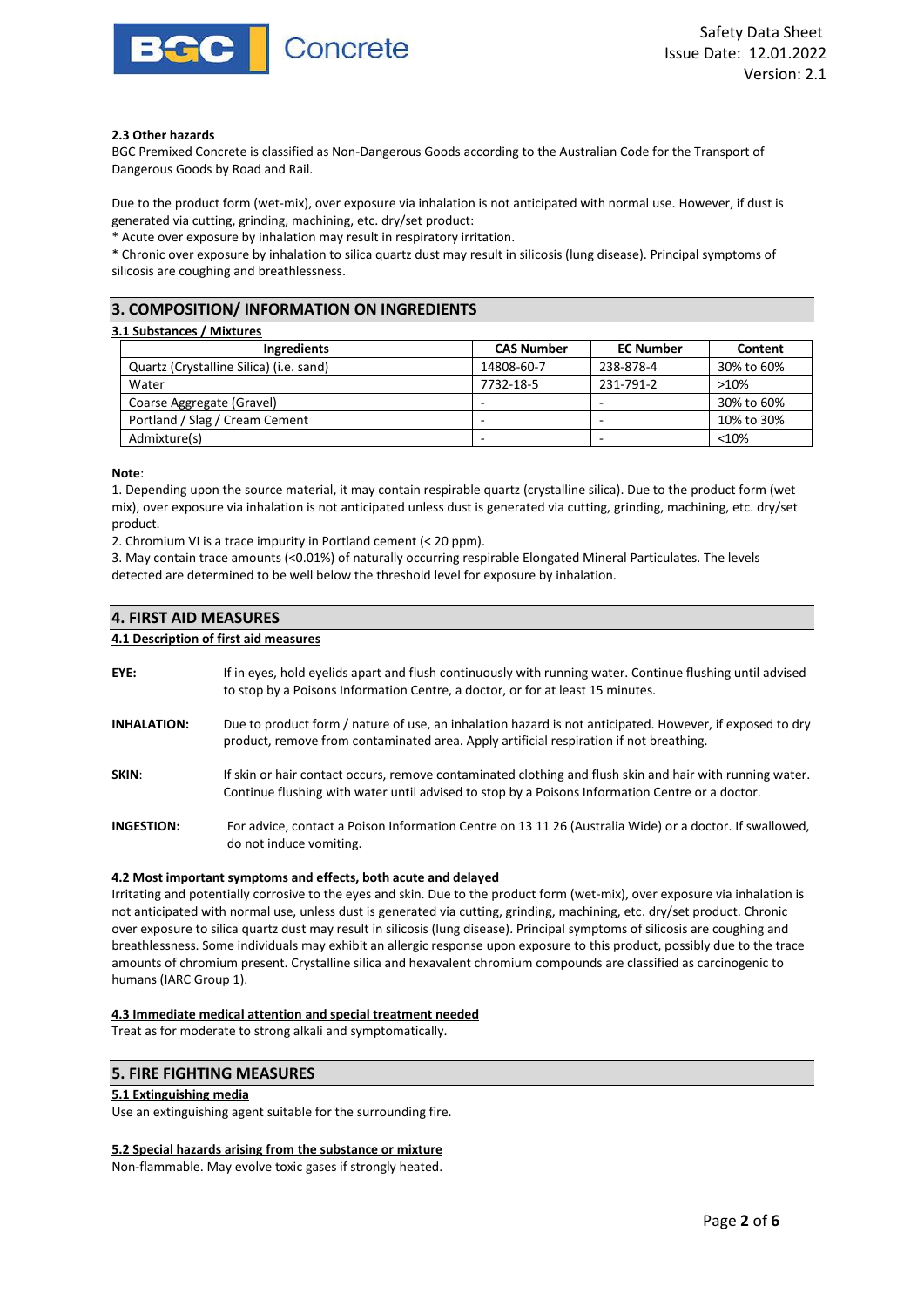

# **5.3 Advice for fire-fighters**

Treat as per requirements for surrounding fires. Evacuate area and contact emergency services. Remain upwind and notify those downwind of hazard. Wear full protective equipment including Self Contained Breathing Apparatus (SCBA) when combating fire. Use waterfog to cool intact containers and nearby storage areas.

### **5.4 Hazchem code**

None allocated.

# **6. ACCIDENTAL RELEASE MEASURES**

# **6.1 Personal precautions, protective equipment and emergency procedures**

Wear Personal Protective Equipment (PPE) as detailed in section 8 of the SDS. Clear area of all unprotected personnel. Contact emergency services where appropriate.

#### **6.2 Environmental precautions**

Prevent product from entering drains and waterways.

#### **6.3 Methods of cleaning up**

Contain spillage, then cover / absorb spill with non-combustible absorbent material (vermiculite, sand, or similar), collect and place in suitable containers for disposal.

#### **6.4 Reference to other sections**

See Sections 8 and 13 for exposure controls and disposal.

# **7. HANDLING AND STORAGE**

#### **7.1 Precautions for safe handling**

Before use, carefully read the product label. Use of safe work practices are recommended to avoid eye or skin contact and inhalation. Observe good personal hygiene, including washing hands before eating. Prohibit eating, drinking and smoking in contaminated areas.

#### **7.2 Conditions for safe storage, including any incompatibilities**

Where storage is applicable, store in a clean, dry, well ventilated area, removed from incompatible substances and foodstuffs. Ensure containers are adequately labelled.

#### **7.3 Specific end use(s)**

No information provided.

# **8. EXPOSURE CONTROLS / PERSONAL PROTECTION**

#### **8.1 Control parameters**

| <b>Exposure standards</b>        |           |     |                   |     |                   |
|----------------------------------|-----------|-----|-------------------|-----|-------------------|
| Ingredient<br>Reference<br>TWA   |           |     | <b>STEL</b>       |     |                   |
|                                  |           | ppm | mg/m <sup>3</sup> | ppm | mg/m <sup>3</sup> |
| <b>Portland Cement</b>           | SWA (AUS) | -   | 10                | -   |                   |
| Quartz or Sand (Respirable Dust) | SWA (AUS) | -   | 0.1               | -   |                   |

#### **Biological limits**

No biological limit values have been entered for this product.

#### **8.2 Exposure controls**

| Engineering: | Avoid generating dust. All work should be carried out in such a way as to minimise exposure to dust<br>and repeated skin contact. Where dust could be generated whilst handling, use local mechanical<br>ventilation or extraction in areas where dust could escape into the work environment. Maintain dust<br>levels below the recommended exposure standard. |
|--------------|-----------------------------------------------------------------------------------------------------------------------------------------------------------------------------------------------------------------------------------------------------------------------------------------------------------------------------------------------------------------|
| Eyes:        | Safety glasses with side shields or safety goggles should be worn                                                                                                                                                                                                                                                                                               |
| Hands:       | Wear PVC, rubber or cotton gloves when handling material to prevent skin contact.                                                                                                                                                                                                                                                                               |
| Body:        | Wear long sleeved shirt, full-length trousers and rubber boots.                                                                                                                                                                                                                                                                                                 |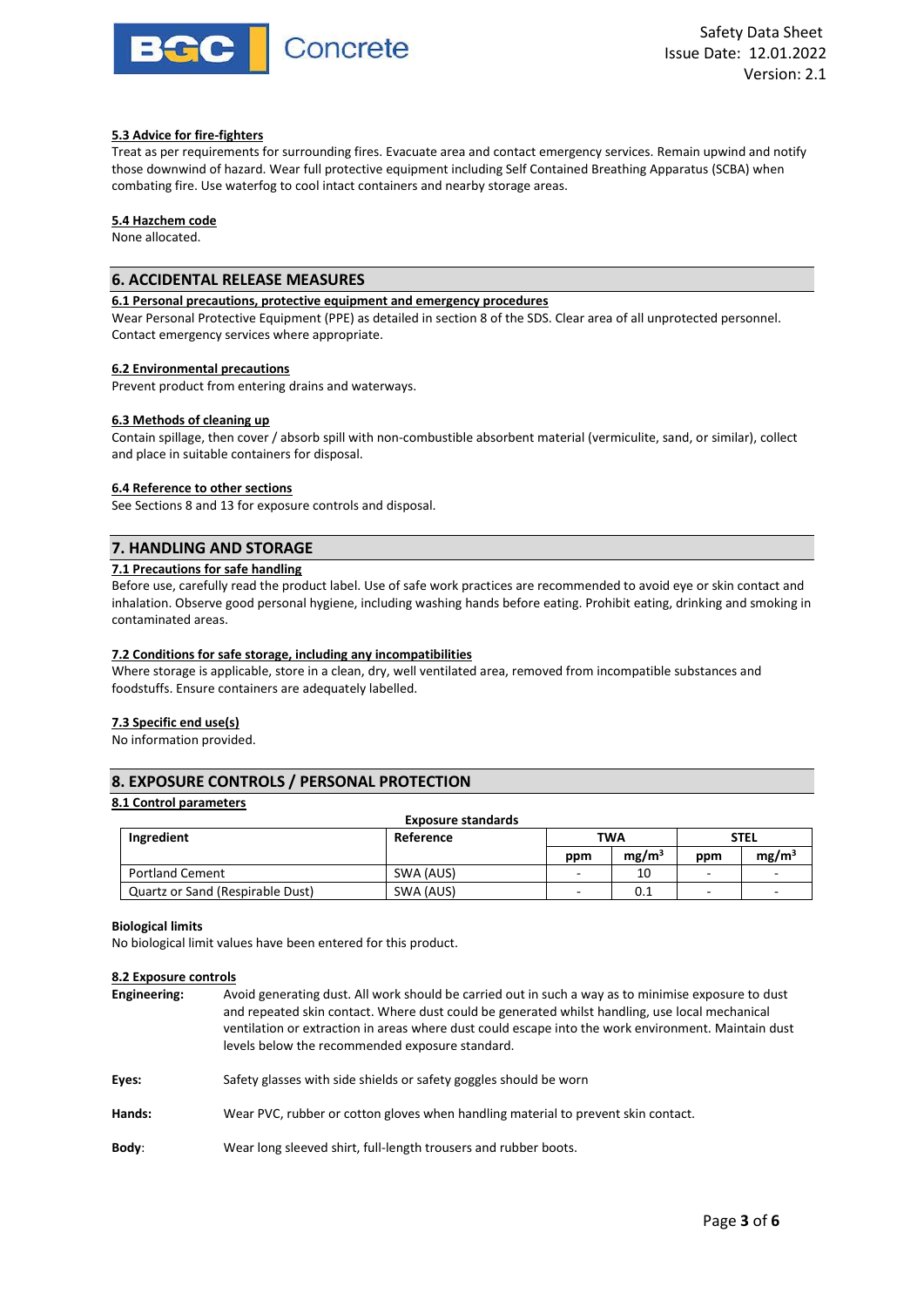

- **Respiratory**: Where an inhalation (when exposed to dry product) risk exists wear a Class P1 (Particulate) respirator, dependent on a site specific risk assessment.
	- **PPE:** Personal protective equipment (PPE) should meet recommended national standards. Check with PPE suppliers.

# **9. PHYSICAL AND CHEMICAL PROPERTIES**

# **9.1 Information on basic physical and chemical properties**

| <u>In on sasie privated and enciment properties</u> |                            |
|-----------------------------------------------------|----------------------------|
| Appearance                                          | <b>VISCOUS GREY LIQUID</b> |
| Odour                                               | <b>ODOURLESS</b>           |
| Flammability                                        | <b>NON FLAMMABLE</b>       |
| Flash point                                         | <b>NOT RELEVANT</b>        |
| <b>Boiling point</b>                                | <b>NOT AVAILABLE</b>       |
| Melting point                                       | <b>NOT AVAILABLE</b>       |
| Evaporation rate                                    | <b>NOT AVAILABLE</b>       |
| рH                                                  | 12 to 13                   |
| Vapour density                                      | <b>NOT AVAILABLE</b>       |
| Specific gravity                                    | <b>NOT AVAILABLE</b>       |
| Solubility (water)                                  | <b>INSOLUBLE</b>           |
| Vapour pressure                                     | <b>NOT AVAILABLE</b>       |
| Upper explosion limit                               | <b>NOT RELEVANT</b>        |
| Lower explosion limit                               | <b>NOT RELEVANT</b>        |
| Partition coefficient                               | <b>NOT AVAILABLE</b>       |
| Auto-ignition temperature                           | <b>NOT AVAILABLE</b>       |
| Decomposition temperature                           | $>1200^{\circ}$ C          |
| Viscosity                                           | <b>NOT AVAILABLE</b>       |
| <b>Explosive properties</b>                         | <b>NOT AVAILABLE</b>       |
| Oxidising properties                                | <b>NOT AVAILABLE</b>       |
| Odour threshold                                     | <b>NOT AVAILABLE</b>       |
|                                                     |                            |

# **10. STABILITY AND REACTIVITY**

### **10.1 Reactivity**

Carefully review all information provided in sections 10.2 to 10.6.

#### **10.2 Chemical stability**

Stable under recommended conditions of storage.

#### **10.3 Possibility of hazardous reactions**

Polymerization is not expected to occur.

### **10.4 Conditions to avoid**

Avoid contact with incompatible substances.

# **10.5 Incompatible materials**

Incompatible with oxidising agents (e.g. hypochlorite), ethanol, interhalogens (e.g. chlorine trifluoride) and acids.

#### **10.6 Hazardous decomposition products**

May evolve toxic gases if heated to decomposition (>1200°C).

| <b>11. TOXICOLOGICAL INFORMATION</b> |                                                                                                                                                                        |  |  |  |
|--------------------------------------|------------------------------------------------------------------------------------------------------------------------------------------------------------------------|--|--|--|
|                                      | 11.1 Information on toxicological effects                                                                                                                              |  |  |  |
| <b>Acute toxicity:</b>               | No known toxicity data is available for this product. Based on available data, the classification criteria<br>are not met.                                             |  |  |  |
| Skin:                                | Irritating to the skin. Contact may result in irritation, redness, pain, rash and dermatitis. Caution:<br>Prolonged contact with wet-mix may cause serious skin burns. |  |  |  |
| Eye:                                 | Irritating to the eyes. Contact may result in irritation, lacrimation, pain, redness, conjunctivitis and<br>possible alkaline burns.                                   |  |  |  |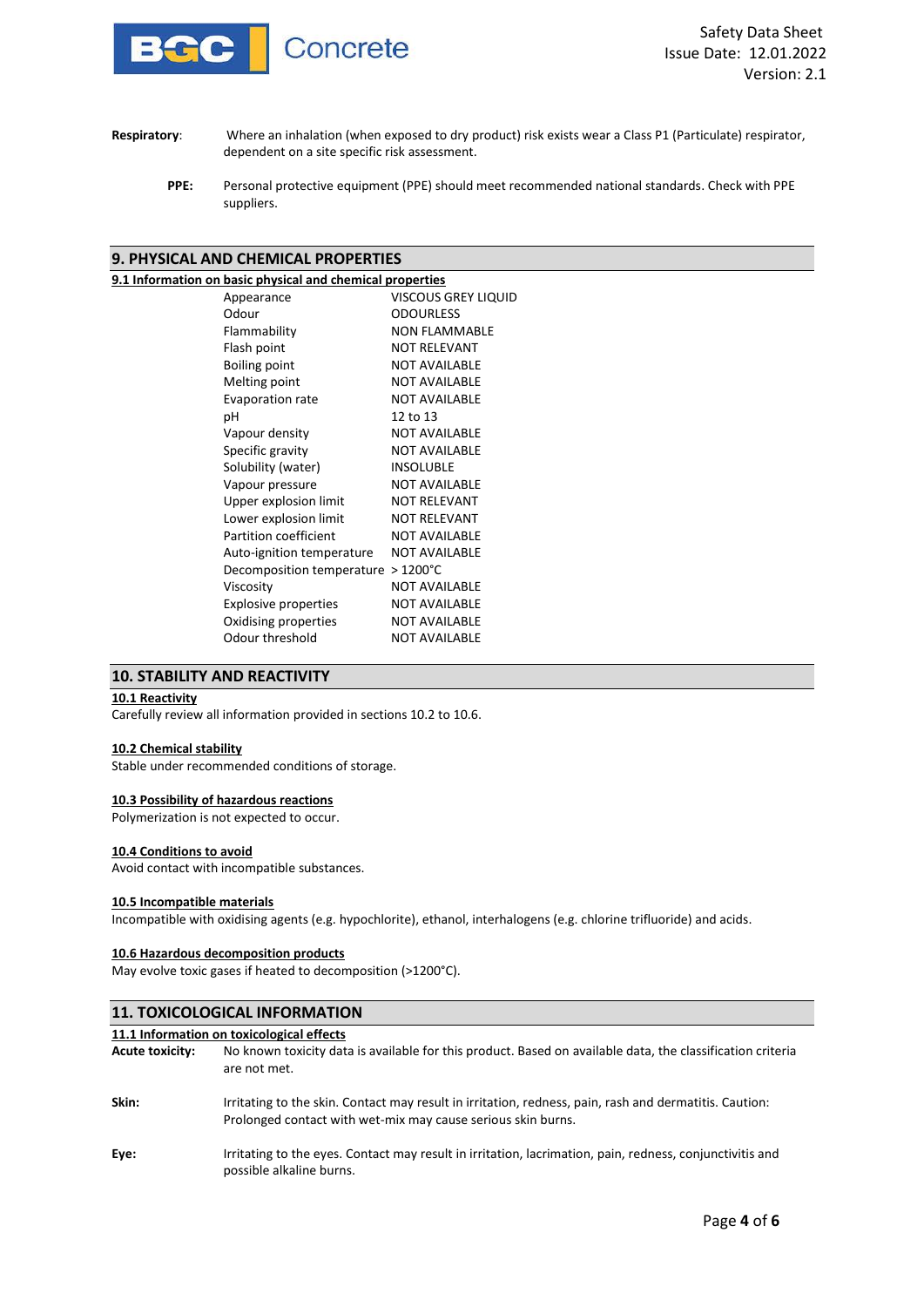

| Sensitization:                 | This product is not classified as a skin or respiratory sensitiser. However, some individuals may exhibit<br>an allergic response upon exposure to cement, possibly due to trace amounts of chromium.                                                                                                                                                                                                                                                                                                             |
|--------------------------------|-------------------------------------------------------------------------------------------------------------------------------------------------------------------------------------------------------------------------------------------------------------------------------------------------------------------------------------------------------------------------------------------------------------------------------------------------------------------------------------------------------------------|
| Mutagenicity:                  | Insufficient data available to classify as a mutagen                                                                                                                                                                                                                                                                                                                                                                                                                                                              |
| Carcinogenicity:               | This product contains crystalline silica which is classified as carcinogenic to humans (IARC Group 1).<br>However, there is sufficient information to conclude that the relative risk of lung cancer is increased in<br>persons with silicosis. Therefore, preventing the onset of silicosis will also reduce the cancer risk.<br>Hexavalent chromium compounds are classified as carcinogenic to humans (IARC Group 1), however<br>due to the trace amounts present, the criteria for classification is not met. |
| Reproductive:<br>STOT – single | Insufficient data available to classify as a reproductive toxin                                                                                                                                                                                                                                                                                                                                                                                                                                                   |
| exposure                       | Over exposure to dust (if generated) may result in irritation of the nose and throat, with coughing. High<br>level exposure may result in breathing difficulties                                                                                                                                                                                                                                                                                                                                                  |
| STOT - repeated                |                                                                                                                                                                                                                                                                                                                                                                                                                                                                                                                   |
| exposure                       | Due to the product form (wet-mix), over exposure via inhalation is not anticipated with normal use.<br>However, if dust is generated via cutting, grinding, machining, etc. dry/set product, repeated exposure<br>to respirable silica may result in pulmonary fibrosis (silicosis). Silicosis is a fibro nodular lung disease<br>caused deposition in the lungs of fine respirable particles of crystalline silica. Principal symptoms of<br>silicosis are coughing and breathlessness.                          |
| Aspiration                     | This product is not expected to present an aspiration hazard.                                                                                                                                                                                                                                                                                                                                                                                                                                                     |

# **12. ECOLOGICAL INFORMATION**

#### **12.1 Toxicity**

May be harmful to the aquatic environment due to the alkaline nature of the product. This product is non-toxic to aquatic organisms when present as a cured solid.

#### **12.2 Persistence and degradability**

Product is persistent and would have a low degradability.

#### **12.3 Bio accumulative potential**

This product is not expected to bio accumulate.

#### **12.4 Mobility in soil**

A low mobility would be expected in a landfill situation.

#### **12.5 Other adverse effects**

Avoid contamination of drains and waterways.

# **13. DISPOSAL CONSIDERATIONS**

# **13.1 Waste treatment methods**

**Waste disposal** Reuse or recycle where possible. Ensure measures are taken to prevent dust generation. Dispose of to an approved landfill site. Contact the manufacturer/supplier for additional information (if required).

**Legislation** Dispose of in accordance with relevant local legislation.

| <b>14. TRANSPORT INFORMATION</b>    |                             |                                                                                  |                                |  |
|-------------------------------------|-----------------------------|----------------------------------------------------------------------------------|--------------------------------|--|
|                                     |                             | NOT CLASSIFIED AS A DANGEROUS GOOD BY THE CRITERIA OF THE ADG CODE, IMDG OR IATA |                                |  |
|                                     | <b>LAND TRANSPORT (ADG)</b> | <b>SEA TRANSPORT (IMDG /</b><br>IMO)                                             | AIR TRANSPORT (IATA /<br>ICAO) |  |
| 14.1 UN Number                      | None Allocated              | None Allocated                                                                   | None Allocated                 |  |
| 14.2 Proper Shipping<br><b>Name</b> | None Allocated              | None Allocated                                                                   | None Allocated                 |  |
| 14.3 Transport hazard<br>class      | None Allocated              | None Allocated                                                                   | None Allocated                 |  |
| 14.4 Packing Group                  | None Allocated              | None Allocated                                                                   | None Allocated                 |  |